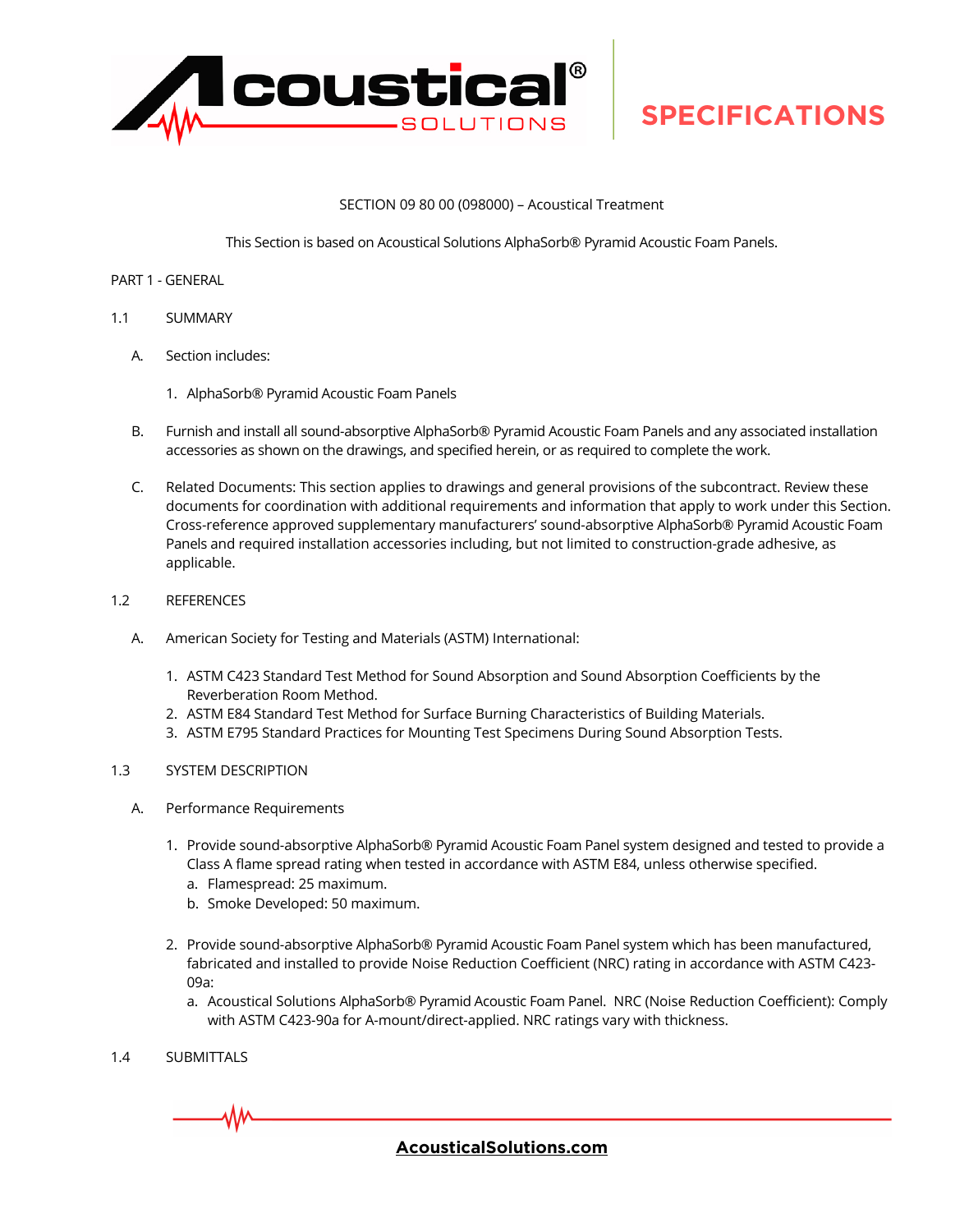

- A. Product Data: Manufacturer's technical data for AlphaSorb® Pyramid Acoustic Foam Panels including fire-resistive characteristics, finishes, details of installation, and the following:
	- 2. Manufacturer's installation instructions.
	- 3. Certified test reports indicating compliance with Performance Requirements specified herein.
- B. Samples: One (1) 12 inch by 12 inch (305mm x 305mm) sample of desired thickness of the following specified units for color selection or verification.
- C. Shop Drawings: Layout and details of AlphaSorb® Pyramid Acoustic Foam Panels. Show locations of Panels which are to be coordinated with, or supported by the structural ceiling and walls.
- D. Closeout Submittals:
	- 1. Operating and Maintenance Manual, including cleaning and maintenance instructions.
	- 2. Extra Material for Owner's stock.
	- 3. Safety Data Sheets (SDS).
- 1.5 QUALITY ASSURANCE
	- E. Single-Source Responsibility: Acoustical Solutions to provide AlphaSorb® Pyramid Acoustic Foam Panels (only).
	- F. Installer Qualifications: Acceptable to the manufacturer of the AlphaSorb® Pyramid Acoustic Foam Panels being installed. Utilize an installer having demonstrated 5 years minimum experience on projects of similar size and acoustical complexity.
	- G. Mock-Up: Provide a mock-up for evaluation of installed appearance.
		- 1. Install Pyramid Panels in areas designated by proper authority.
		- 2. Do not proceed with remaining work until proper authority approves workmanship and appearance.
		- 3. Approved mock-up may remain as part of the work.
	- H. Surface Burning Characteristics
		- 1. Tested in accordance to ASTM E84
		- 2. Fire Class A
			- a. Flame Spread Index <25
			- b.Smoke Developed Index <50
- 1.6 Delivery, Storage, and Handling
	- I. Delivery: Deliver material in the manufacturer's original, unopened, undamaged containers with identification labels intact.
	- J. Provide labels indicating Acoustical Solutions brand name, style, size and thickness.
	- K. Storage and Protection: Comply with manufacturer's recommendations. Store Panels indoors and protected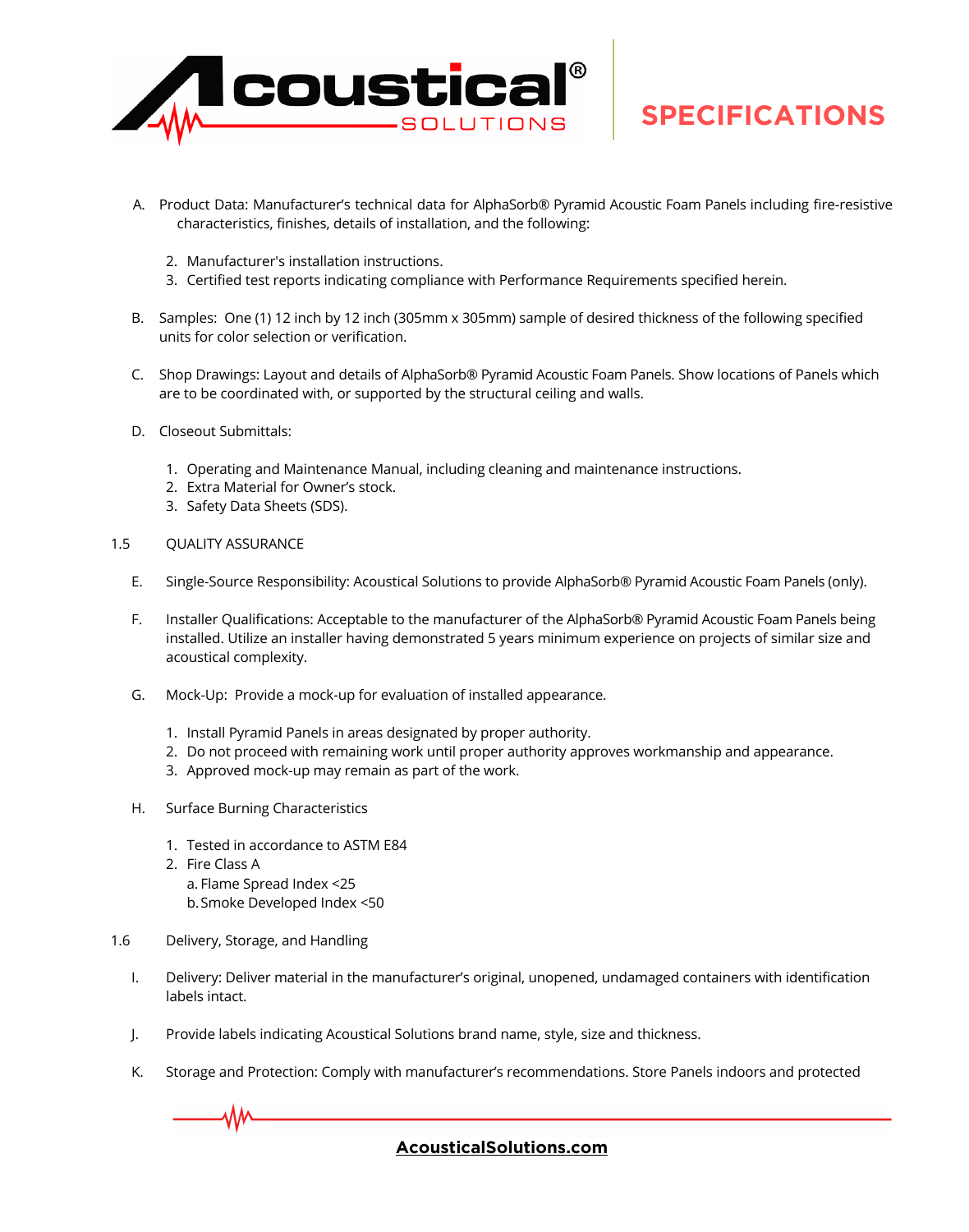

from exposure to harmful environmental conditions and at temperature and humidity conditions recommended by the manufacturer.

- 1.7 Project Conditions
	- L. Environmental Limitations
		- 1. Install AlphaSorb® Pyramid Acoustic Foam Panels only in conditions that are within the manufacturer's published limits for temperature and humidity.
		- 2. Areas receiving AlphaSorb® Pyramid Acoustic Foam Panels should be free of construction debris and dust.
		- 3. Mechanical, sprinkler and electrical trades shall have completed their work above the ceiling structure and within structural walls prior to commencement of product installation.
- 1.8 Maintenance
	- M. Extra Materials: Provide a minimum of 3% additional materials if required for use by owner or the building maintenance and repair.
	- N. Provide new unopened cartons of extra materials, packaged with protective covering for storage and identified with appropriate labels.
- PART 2 PRODUCTS
- 2.1 MANUFACTURER
- 2.2 MANUFACTURER
	- O. ACOUSTICAL SOLUTIONS Acoustical Solution 2420 Grenoble Road, Richmond, VA 23294 | PH: 800-782-5742 | [AcousticalSolutions.com](https://acousticalsolution-my.sharepoint.com/personal/rlarkin_acousticalsolutions_com/Documents/Product/1-Techlite-Foam/Linear Foam/Z-Collateral/AcousticalSolutions.com)
- 2.3 MATERIALS
	- P. Acoustical Solutions AlphaSorb® Pyramid Acoustic Foam Panels are manufactured from 100% open-cell melamine foam with the following characteristics:
		- 1. Fire Resistance: ASTM E84, Class A
		- 2. Acoustical Solutions White AlphaSorb® Pyramid Acoustic Foam Panels a. NRC: 0.70 per ASTM C423 Type A mounting at 2 inches thick b.NRC: 0.85 per ASTM C423 Type A mounting at 3 inches thick c. NRC: 1.00 per ASTM C423 Type A mounting at 4 inches thick
		- 3. Acoustical Solutions Light Grey AlphaSorb® Pyramid Acoustic Foam Panels a. NRC: 0.70 per ASTM C423 Type A mounting at 2 inches thick b.NRC: 0.85 per ASTM C423 Type A mounting at 3 inches thick c. NRC: 1.00 per ASTM C423 Type A mounting at 4 inches thick

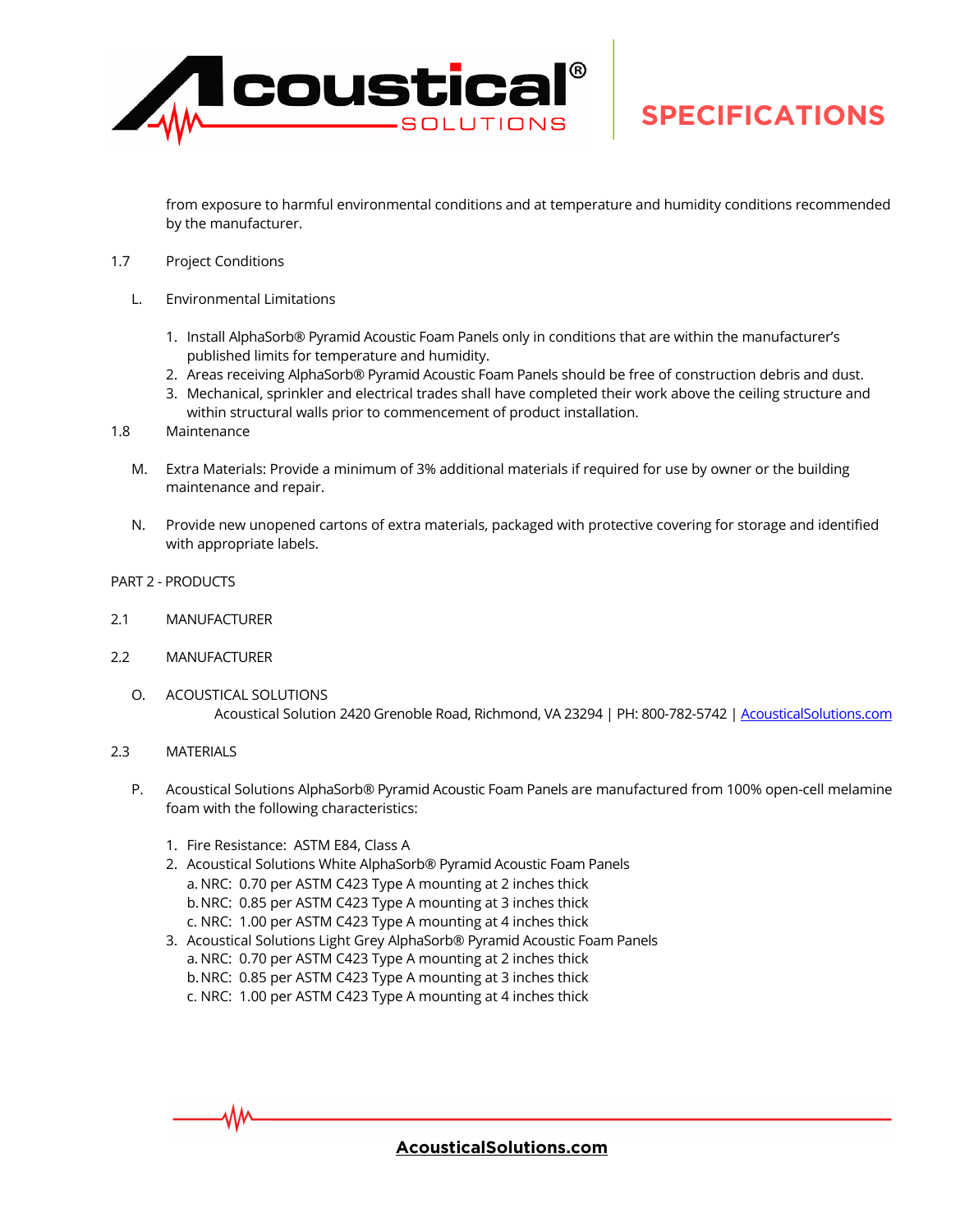

| Sound Absorption Coefficient [Sabins / ft <sup>2</sup> ] |                |        |        |        |      |      |      |      |                   |                                               |
|----------------------------------------------------------|----------------|--------|--------|--------|------|------|------|------|-------------------|-----------------------------------------------|
| <b>Finish</b>                                            | Thickness [in] | 125 Hz | 250 Hz | 500 Hz |      |      |      |      |                   | 1000 Hz 2000 Hz 4000 Hz SAA NRC Mounting Type |
| White                                                    | 2.00           | 0.05   | 0.19   | 0.66   | 0.90 | 1.01 | 1.08 |      | $0.69$ 0.70       | A                                             |
|                                                          | 3.00           | 0.12   | 0.37   | 0.90   | 1.05 | 1.12 | 1.16 |      | $0.86$ 0.85       | A                                             |
|                                                          | 4.00           | 0.24   | 0.50   | 1.06   | 1.15 | 1.21 | 1.19 |      | $0.98$ 1.00       | A                                             |
| Light Grey                                               | 2.00           | 0.08   | 0.22   | 0.68   | 0.88 | 1.00 | 1.05 |      | $0.70 \quad 0.70$ | A                                             |
|                                                          | 3.00           | 0.15   | 0.36   | 0.91   | 1.05 | 1.12 | 1.15 |      | $0.85$ 0.85       | $\mathsf{A}$                                  |
|                                                          | 4.00           | 0.24   | 0.52   | 1.07   | 1.19 | 1.22 | 1.20 | 0.99 | 1.00              | Α                                             |

Absorption results tested in accordance to ASTM C 423-09a

- 4. Foam Density: Light Grey 0.56 lbs./ft<sup>3</sup> +/- 0.09 lbs./ft<sup>3</sup> White 0.47lbs./ft<sup>3</sup> +/- 0.13lbs./ft<sup>3</sup>
- 5. Service Temperature: -40˚F to 350˚F
- 6. Size: Nominal: 24 inches x 24 inches (584mm x 584mm), 24 inches by 48 inches (610mm x 1220mm) or 48 inches by 48 inches (1220mm x 1220mm). Custom sizes available.
- 7. Sheet Thickness: Nominal 2 inches (51mm), 3 inches (76mm) or 4 inches (102mm). Other thicknesses available upon request.
- 8. Edges: Square
- 9. Manufacturers Standard Textiles/Colors: Available upon request.
- 10.Mounting: approved construction adhesive
- Q. Product Substitutions: Not permitted.
- 2.4 Accessories
	- A. Pyramid Panels

1. Instant grab, high strength construction adhesive such as Power Grab by Loctite.

#### PART 3 - EXECUTION

- 3.1 EXAMINATION
	- A. Examine Pyramid Panel installation, with installer present, for compliance with requirements specified in this and other applicable Sections affecting product installation and with requirements for installation tolerances and other conditions affecting performance of the selected Acoustical Solutions product.
- 3.2 INSTALLATION
	- A. Do not begin installation until materials sufficient to complete an entire room are received and prepared for installation.
	- B. Symmetrically locate product layout, as desired, in each space. Coordinate work with other trades so that lighting fixtures, HVAC and other ceiling and/or wall mounted fixtures work with the Pyramid Panel layout.